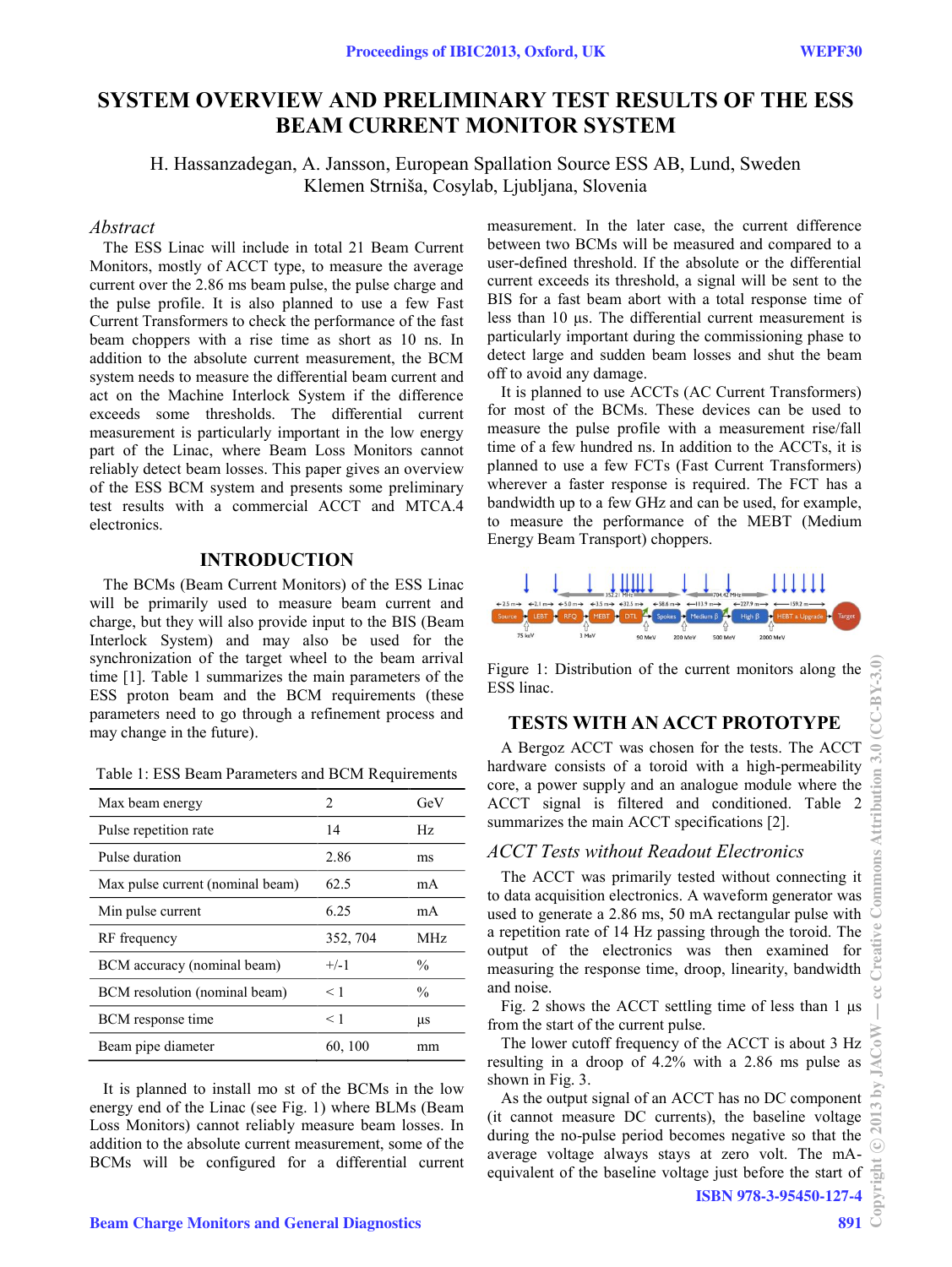the pulse is measured at -4.6 mA for the 2.86 ms, 50 mA pulse. The negative baseline voltage appears as an error in the measurement, unless compensated by the readout electronics.

In all these measurements, the results were in agreement with the ESS requirements and the ACCT specifications.

|  |  | Table 2: Specifications of the Bergoz ACCT |  |  |  |
|--|--|--------------------------------------------|--|--|--|
|--|--|--------------------------------------------|--|--|--|

| Input current              | $\pm 100$                                        | mA                     |
|----------------------------|--------------------------------------------------|------------------------|
| Output full scale          | $\pm$ 5                                          | V                      |
| Lower -3 dB cutoff freq.   | 3                                                | Hz.                    |
| Upper -3 dB cutoff freq.   | 1                                                | MHz.                   |
| Droop                      | $\leq$ 2                                         | $\frac{\%}{\text{ms}}$ |
| Slew rate                  | $\mathfrak{D}$                                   | $V/\mu s$              |
| Output offset              | 0.5                                              | $mV$ (max)             |
| Noise at 100 mA full scale | < 20                                             | $\mu A$ (rms)          |
| Power Supply               | $\pm 5, 100$                                     | V, mA                  |
| Connectors                 | Sensor: BNO<br>Elect. in: BNO<br>Elect. out: BNC |                        |

# **ACCT** Tests with Readout Electronics

In the next stage, the ACCT was connected to a prototype MTCA.4 (Telecommunication Computing Architecture for Physics Research [3]) data acquisition system, thus providing the user with the possibility to digitally process the ACCT data and monitor the measurement results on a GUI (Graphical User Interface) running on a remote console. The MTCA.4 system, which was used for these tests, consists of the following parts:

- 019 chassis from Schroff
- Telkoor power module
- **NAT MCH**  $\bullet$
- Gen. 2 CPU unit from Concurrent Technologies  $\bullet$
- SIS8300 AMC from Struck
- SIS8900 RTM from Struck  $\bullet$

The output signal of the ACCT electronics was fed into a DC-coupled input of the SIS8900 RTM (Rear Transition Module) and then sampled and fed into the onboard FPGA of the SIS8300 AMC (Advanced Mezzanine Card) communicating to the EPICS control system. The ADC clock was set to 88 MHz and the data acquisition was synchronized with the current pulse using an external 14 Hz trigger.

Fig. 4 shows a screenshot of the ACCT GUI with a graphical view of the pulsed current and its specifications, being: average current, charge per pulse, cumulative charge and baseline level. The GUI is refreshed at 2 Hz approximately.

The integration of the ACCT into the ESS EPICS control system was mainly done by Cosylab. The integration software consists of a SIS8300 kernel driver (supplied by Struck), as well as a user-space driver, an EPICS application and a GUI supplied by Cosylab.

A few functionalities were added later on to the GUI to improve its usability. That includes algorithms for droop compensation, DC level correction and a moving average filter for noise reduction.

The ACCT system has been put into operation since several months with the purpose of identifying any errors in the MTCA.4 crate or the software. The system has been running successfully and no problem has been detected during this period except a few small bugs in the software, which are currently removed.

# **FUTURE WORKS/IMPROVEMENTS**

In the current version of the ACCT system, the entire digital signal processing after the A-D conversion is done by the computer running the GUI. Although this worked well in the preliminary tests for monitoring purposes, it is not a fast and reliable method for acting on the BIS, nor data capture on the AMC. It is therefore planned to transfer part of the digital processing such as droop compensation, synchronization to the trigger input, DC level correction and filtering to the FPGA of the digitizer card. This, on one hand, makes the signal processing much faster, and on the other hand, reduces the computing load of the console computer.

It is planned to use two 14 Hz triggers from the ESS timing system to mark the start and the end of the pulse, thus synchronizing the data acquisition with the repetition rate of the Linac. A MRF (Micro Research Finland) timing system has been configured by the ICS (Integrated Control System) division to generate the triggers. The option of providing an external clock for the ADC sampling is currently under discussion with the ICS division.

Differential current measurement and providing a fast input to the BIS will be one of the first ACCT functionalities needed for the commissioning of the low energy part of the Linac. For that purpose, it is planed to use two inputs of the digitizer card to measure the beam current at two BCM locations. The FPGA will therefore be programmed to compare the two current levels, and in case the difference exceeds a user-defined threshold, send a pulse to the BIS for a fast beam abort. Technical details for the implementation of this system are currently being discussed with the ESS ICS division and the MPS (Machine Protection System) group.

A post-mortem data capture mechanism is planned to be implemented at a later stage. In that case, the most recent ACCT data will be stored in a buffer implemented on the local AMC memory. The data can then be retrieved and examined upon a user request or machine failure. Trigger signals required for capturing the ACCT data will be provided by the ESS timing system.